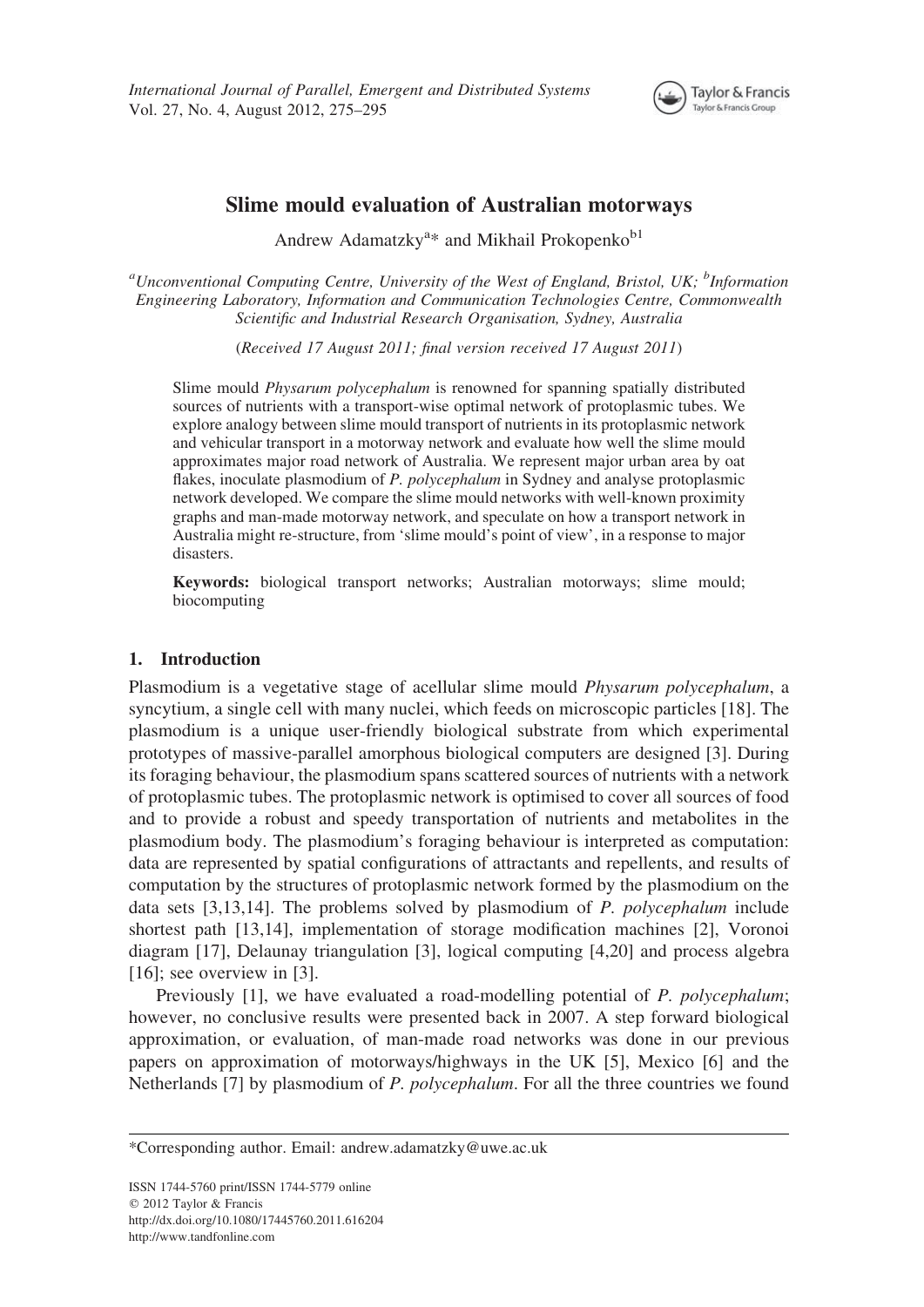that, in principle, a network of protoplasmic tubes developed by plasmodium matches, at least partly, a network of man-made transport arteries. Shape of a county and exact spatial distribution of urban areas (represented by source of nutrients) may play a key role in determining the exact structure of a plasmodium network. Also we suspect that a degree of matching between Physarum networks and motorway networks is determined by the original government designs of motorways in any particular country. This is why it is so important to collect data on the development of plasmodium networks in all major countries, and then undertake a comparative analysis.

In the present paper, we have chosen Australia due to many unique features of the Australian motorways network.

First, one may note a clear dominance of coastal routes that form a network of highways along the entire coast of the Australian continent (i.e. it is a cycle graph or a circuit). This network, called Australia's Highway 1, joins all mainland state capitals being the longest national highway in the world. The total length of Australia's Highway 1 is approximately 14,500 km, exceeding the length of the Trans-Siberian Highway  $(\approx 11,000 \text{ km})$  and the Trans-Canada Highway ( $\approx 8000 \text{ km}$ ). The Australia's Highway 1 contains specific highways, such as Pacific Highway – a major transport route along part of the east coast of Australia, between Sydney and Brisbane. The dominance of coastal routes is due to a range of historic, geographic, economic and geopolitical factors, including the history of early European settlements along the coast (these settlements initially used boats as a primary mode of transport); specifics of Australia's main industries and services such as mining and tourism; the harsh continental climate (with arid conditions and significant lack of water) that does not favour sustainable agriculture in regions located further from the coast than 1000 km on average and often just a few hundreds of kilometres.

Second, the Australian motorways network shows a relative abundance of tributaries of Highway 1: a set of smaller networks interconnecting cities and towns in a vicinity of major cities such as Sydney, Melbourne, Brisbane and so on. Each of these smaller networks reaches a sufficient density around their respective centres, typically attaining the complete sub-graph topology. Australia's Highway 1 passes through some of Australia's fastest growing regions, and in turn stimulates regional development making the tributaries necessary.

Third, Highway 1 includes the principal north– south route through the central (mostly desert) interior of mainland Australia, connecting Darwin, Northern Territory, with Port Augusta, South Australia – the Stuart Highway (or simply 'The Track'), as well as the north –east route including highways that connect Darwin in the north with Brisbane on the east coast. These two routes provide main 'short-cuts' through the interior of mainland Australia and also attract tributaries.

In summary, Australia presents a unique case combining the dominant coastal highway circuit, dense tributary routes around the main coastal cities and a small number of 'shortcut' routes through the interior of mainland Australia.

This paper is structured as follows. List of chosen urban areas and experimental set-up are discussed in Section 2. In Section 3, we describe foraging behaviour of plasmodium on a configuration of urban area and extract transport links built by the plasmodium. Physarum graphs are considered in a framework of planar proximity graphs in Section 4. We compare Physarum transport networks with existing Australian motorway network in Section 5. A response of plasmodium transport networks to major disasters is studied in Section 6.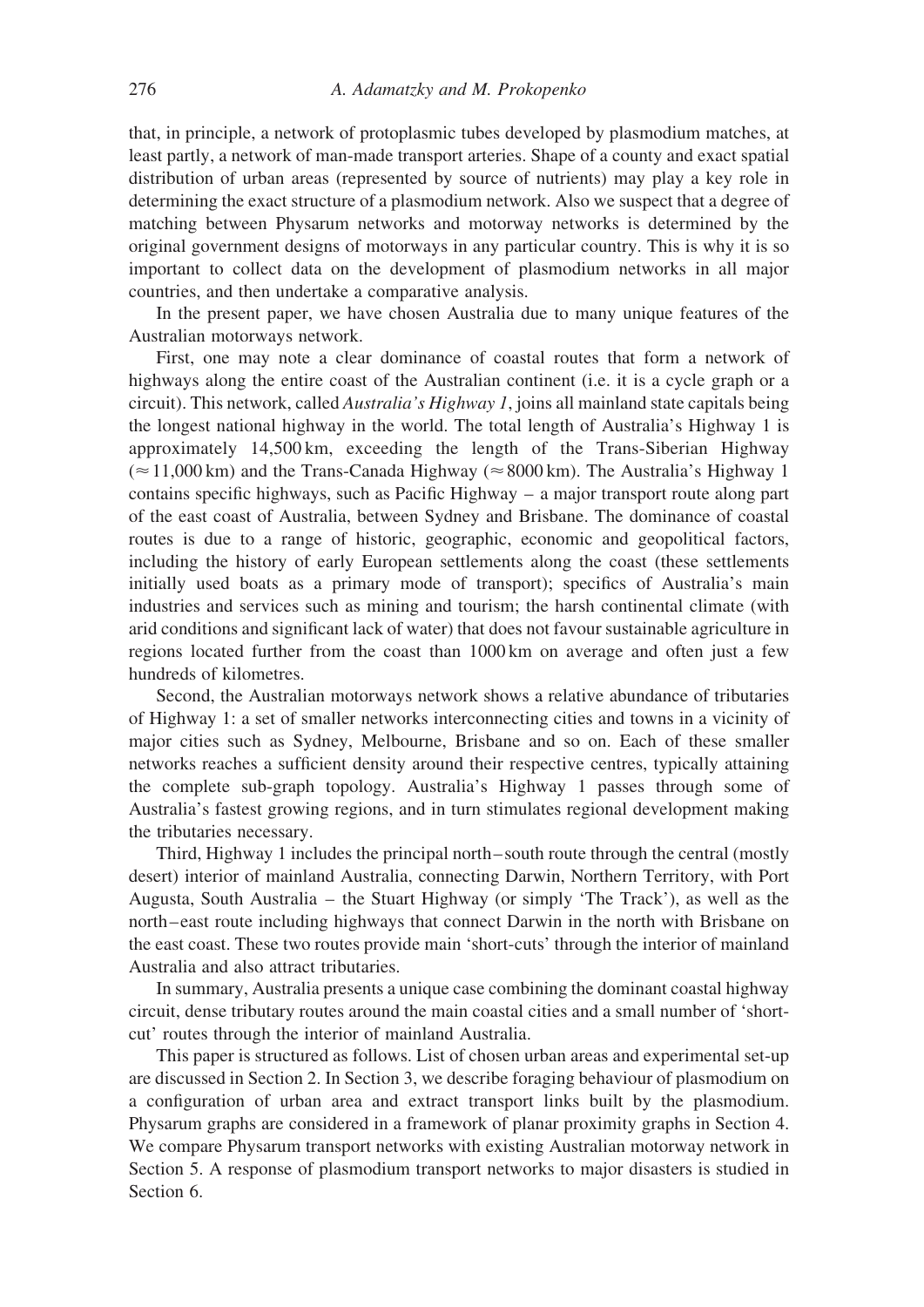# 2. Methods

Plasmodium of P. polycephalum is cultivated in plastic containers, on paper kitchen towels sprinkled with still drinking water and fed with oat flakes (Asda's Smart Price Porridge Oats). For experiments, we used  $12 \times 12$  cm polystyrene square Petri dishes. Agar plates, 2% agar gel (Select agar, Sigma Aldrich), are cut in a shape of Australia. We consider the 25 most populated urban areas U of Australia (Figure 1(a)):

- (1) Sydney, Newcastle, Central Coast, Wollongong, Maitland, Nowra –Bomaderry, Richmond-Windsor (New South Wales);
- (2) Melbourne, Geelong, Ballarat, Melton, Bendigo, Sunbury, Shepparton-Mooroopna (Victoria);
- (3) Brisbane, Sunshine Coast, Toowoomba, Gold Coast-Tweed Heads (Queensland/ New South Wales);
- (4) Perth, Rockingham, Mandurah (Western Australia);
- (5) Adelaide (South Australia);
- (6) Bundaberg, Hervey Bay (Queensland);
- (7) Canberra –Queanbeyan (Australian Capital Territory);



 $(c)$ 



Figure 1. Experimental basics. (a) Contour map of Australia with 25 urban areas indicated. (b) Population density in 1997, from [21]. (c, d) Snapshot of a typical set-up: urban areas are represented by oat flakes, plasmodium is inoculated in Sydney, the plasmodium spans oat flakes by protoplasmic transport: (c) on map of Australia, (d) on population density map, from [21].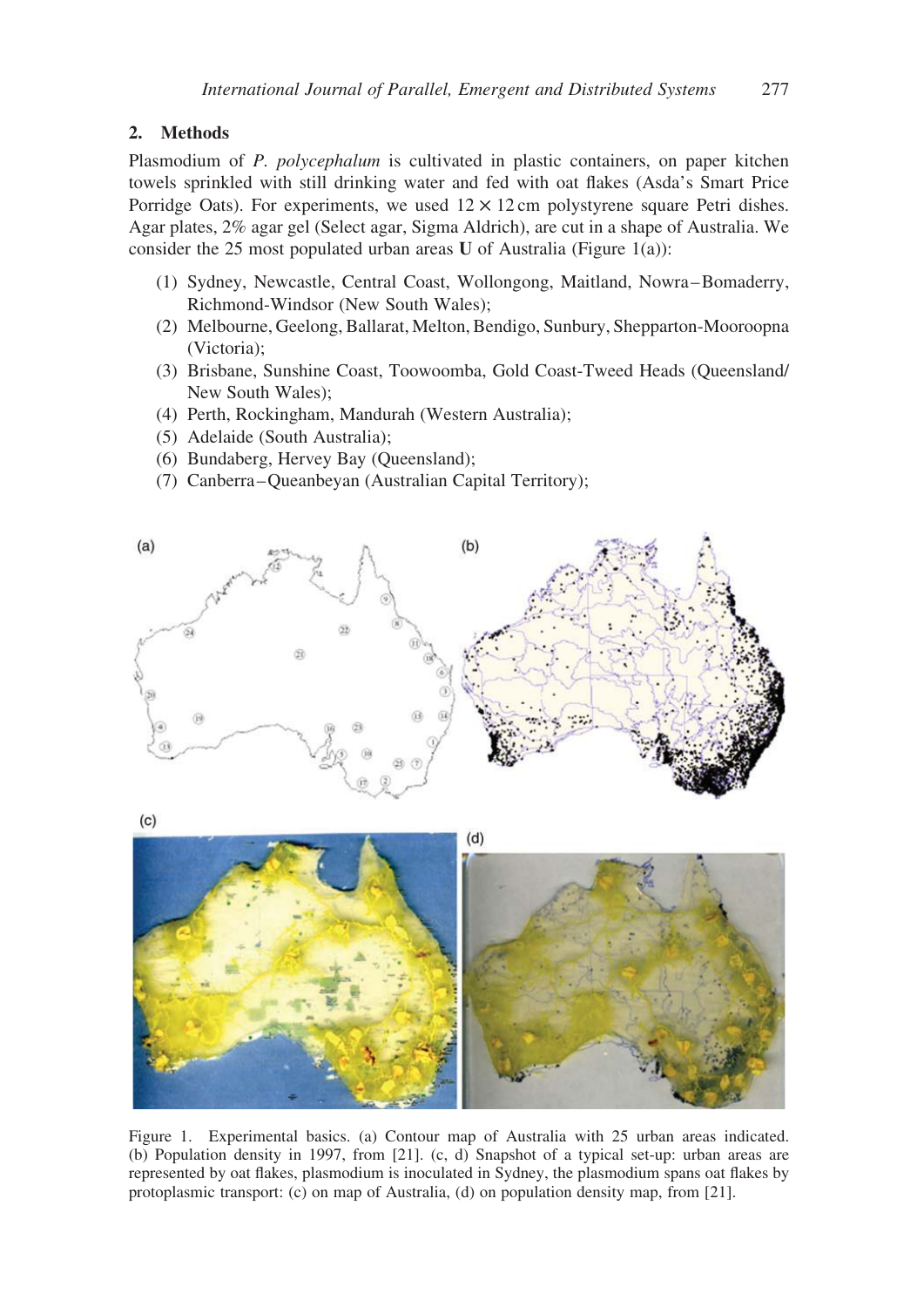- (8) Townsville –Thuringowa (Queensland);
- (9) Cairns (Queensland);
- (10) Mildura (Victoria);
- (11) Mackay (Queensland);
- (12) Darwin, Palmerston (Northern Territory);
- (13) Bunbury, Albany (Western Australia);
- (14) Port Macquarie, Lismore, Coffs Harbour (New South Wales);
- (15) Dubbo, Tamworth (New South Wales);
- (16) Port Augusta (South Australia); $<sup>2</sup>$ </sup>
- (17) Warrnambool (Victoria) and Mount Gambier (South Australia);
- (18) Gladstone, Rockhampton (Queensland);
- (19) Kalgoorlie –Boulder (Western Australia);
- (20) Geraldton (Western Australia);
- $(21)$  Alice Springs;<sup>2</sup>
- (22) Mount Isa, Cloncurry (Queensland); $2$
- (23) Broken Hill (New South Wales); $<sup>2</sup>$ </sup>
- (24) South Hedland (Western Australia); $2$
- (25) Albury –Wodonga (New South Wales/Victoria) and Wagga Wagga (New South Wales).

Our choice of urban areas provides an adequate sampling of population density distribution (Figure 1(b)). To project regions of U onto agar gel we place oat flakes in the positions of the regions of U (Figure 1(c),(d)). At the beginning of each experiment a piece of plasmodium, usually already attached to an oat flake, is placed in Sydney (region 1 in Figure 1(a)). The Petri dishes with plasmodium are kept in darkness at a temperature of 22–  $25^{\circ}$ C, except for observation and image recording. We undertook 31 experiments. Periodically (usually in 12 or 24 h intervals) we scanned the dishes in Epson Perfection 4490.

# 3. Physarum transport networks

At the beginning of each experiment a piece of plasmodium, usually attached to an oat flake, is placed in the position of Sydney urban area. The plasmodium develops branching pseudo-podia, propagates on the agar gel towards neighbouring oat flakes, occupies them and connects them with protoplasmic networks. The exact way of the plasmodium exploration of its growth substrate and colonisation of urban area may differ from experiment to experiment. In some experiments, the plasmodium forms several active zones that propagate simultaneously and colonise urban areas in a concurrent manner, frequently even competing with each other. In example of concurrent colonisation as shown in Figure 2, in 8 h after inoculation in Sydney, the plasmodium propagates from Sydney to Port Macquarie area in the north and to Canberra –Queanbeyan in the south. By 31st hour since inoculation, the plasmodium forms branches from Canberra –Queanbeyan to South Hedland to Mildura and from Canberra –Queanbeyan to Melbourne to Warrnambool area. Plasmodium also connects Port Macquarie area with Dubbo-Tamworth area, and develops a transport chain from Port Macquarie area to Brisbane area to Bundaberg area to Townsville –Thuringowa area. In 50 h of experiment, the plasmodium connects Mildura and Adelaide, Adelaide and Port Augusta, Port Augusta and Broken Hill and Port Augusta to Alice Springs and Kalgoorlie –Boulder, and also establishes transport routes between Alice Springs and Kalgoorlie –Boulder on one side and Albury –Wodonga, South Hedland, Geraldton, Perth and Bunbury –Albany areas on the another side (see scheme of propagation in Figure  $4(a)$ ).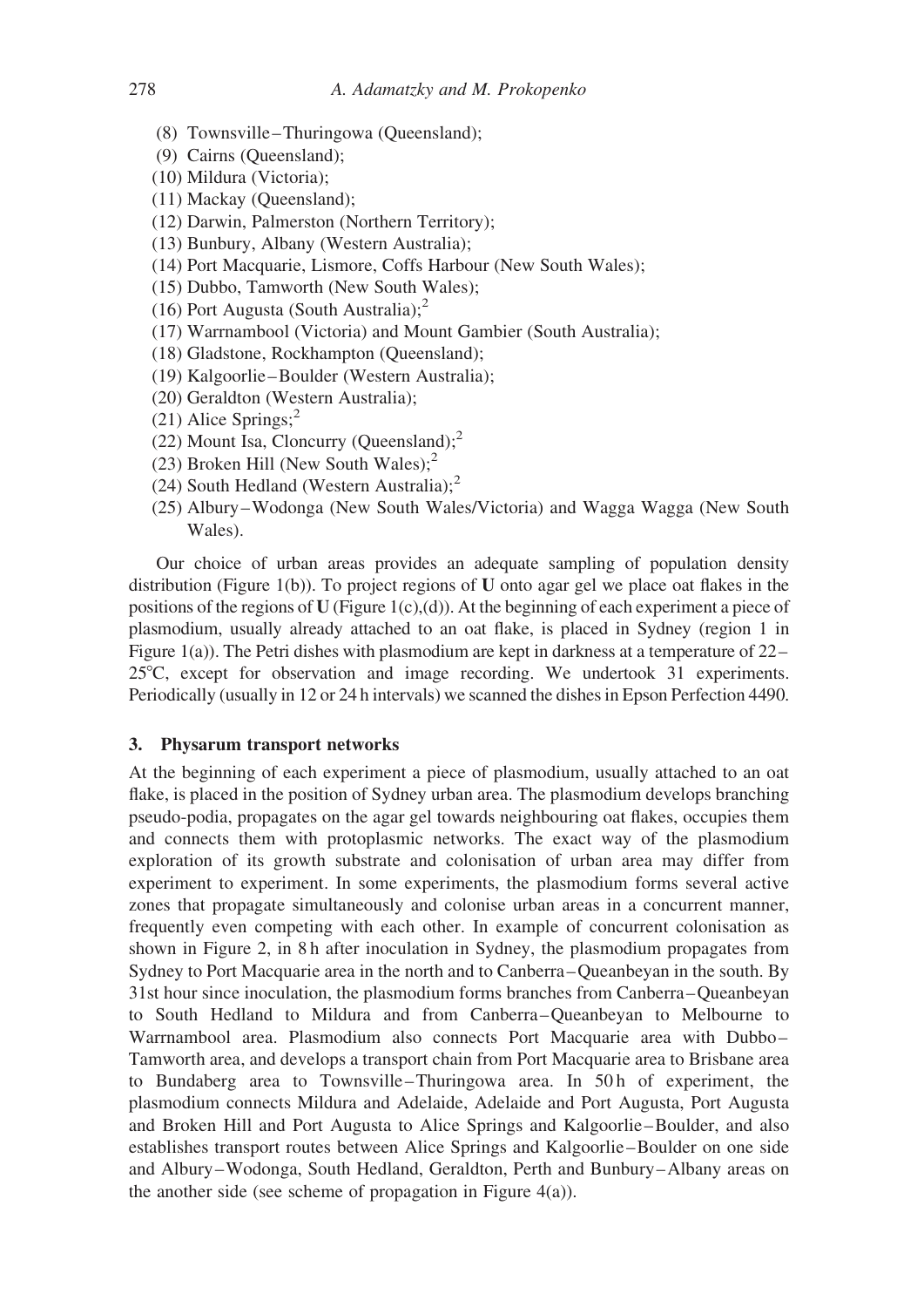

Figure 2. Images of plasmodium spanning urban areas U with its protoplasmic tubes, scenario of concurrent foraging. (a, c, e, g) colour images, (b, d, f, h) grey-scale-enhanced images.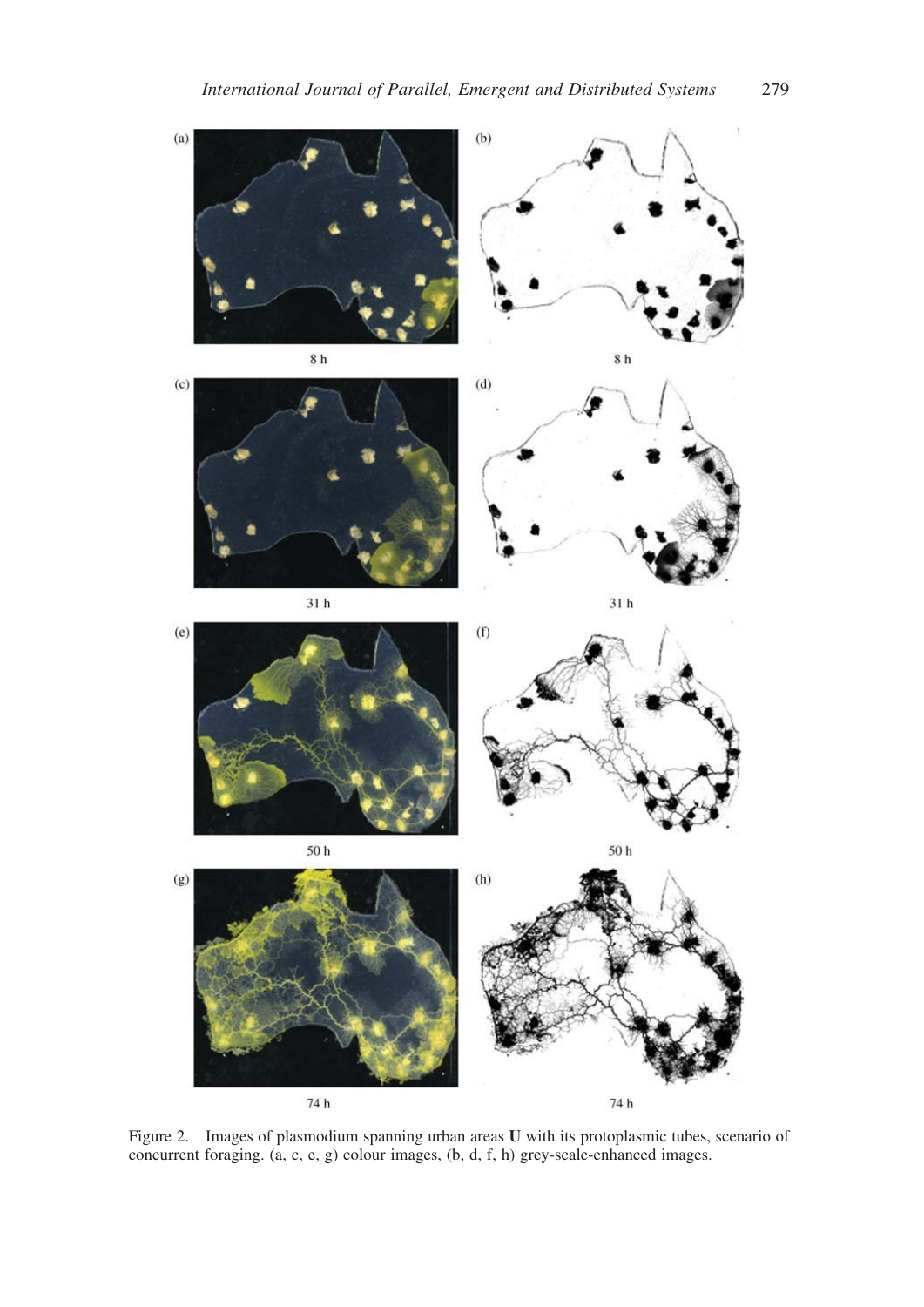

Figure 3. Images of plasmodium spanning urban areas U with its protoplasmic tubes, scenario of serial foraging; grey-scale-enhanced images.

Experiment shown in Figure 3 illustrates a rather sequential colonisation of urban zones by plasmodium. In first 8 h since inoculation in Sydney plasmodium builds a connection between Sydney and Perth areas. In next 23 h, plasmodium colonises urban areas along the West Coast from Perth–Rockingham –Mandurah to Townsville – Thuringowa (Figures 3(b) and 4(b)). Then plasmodium links Townsville –Thuringowa with Cairns and develops a chain: Mount Isa to Alice Springs to Kalgoorlie –Boulder. It then branches from Kalgoorlie –Boulder to Bunbury –Albany area and to Port Macquarie – Lismore – Coffs Harbour area (Figure 3(c)). At the last stages of colonisation, the plasmodium links Kalgoorlie –Boulder to Geraldton and Kalgoorlie –Boulder to South Hedland to Darwin–Palmerston area (Figures 3(d) and 4(b)).

To generalise our experimental results, we constructed a Physarum graph with weighted edges. Physarum graph is a tuple,  $P = \langle U, E, w \rangle$  where U is a set of urban areas, **E** is the set edges and  $w : \mathbf{E} \to [0, 1]$  is the probability weights of edges from **E**. For every two regions  $a$  and  $b$  from U there is an edge connecting  $a$  and  $b$  if a plasmodium's protoplasmic link is recorded at least in one of k experiments, and the edge  $(a, b)$  has a probability calculated as the ratio of experiments where protoplasmic link  $(a, b)$  occurred in the total number of experiments  $k$ . For example, if we observe protoplasmic tubes connecting cities a and b in 7 experiments, the weight of edge  $(a, b)$  will be  $w(a, b) = \frac{7}{3!}$ . We do not take into account the exact configuration of the protoplasmic tubes but merely their existence. Furthermore, we will be dealing with threshold Physarum graphs  $P(\theta) = \langle U, T(E), w \rangle$ . The threshold Physarum graph is modified from Physarum graph by the transformation:  $T(\mathbf{E}) = \{e \in \mathbf{E} : w(e) > \theta\}$  that is all edges with weights less or equal to  $\theta$  are removed. We call edge trimming the process of increasing  $\theta$ .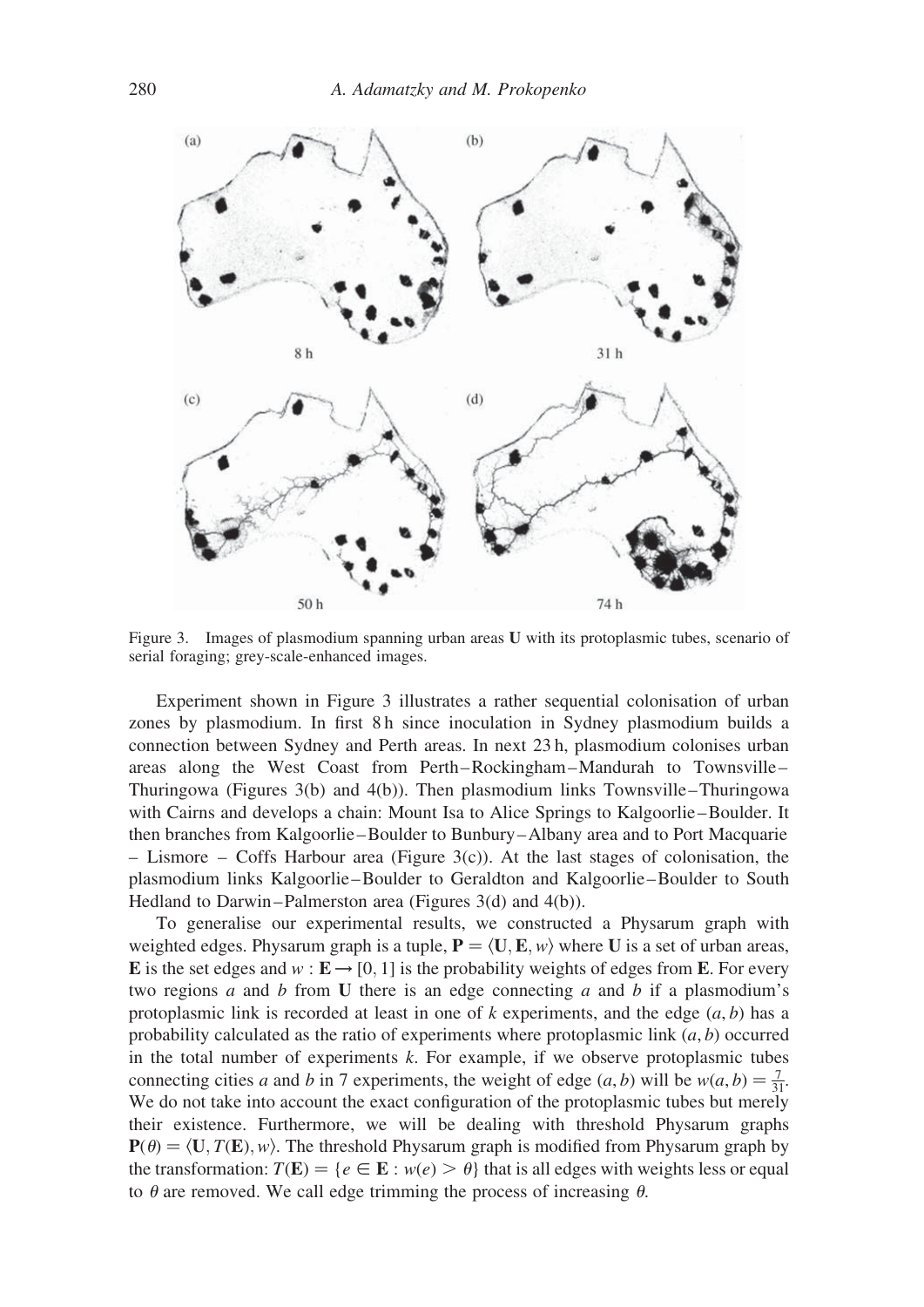

Figure 4. Schemes of plasmodium propagation extracted from (a) Figure 2 and (b) Figure 3.

Finding 1: Dubbo and Tamworth urban area is most sensitive to edge trimming node of a Physarum graph

When  $\theta$  increases to  $\frac{16}{30}$  the Dubbo-Tamworth urban area becomes isolated (Figure 5(b),(c)). In a raw Physarum graph P(0), this area has the highest degree of connectivity, yet a weight of each edge is small compared with the weights of edges connecting other nodes (Figure 5(a)). A possible explanation may be in Physarum strategy of foraging. Inoculated in Sydney urban area, the plasmodium more likely propagates along the East Coast towards Cairns. Oat flakes representing East Coast urban areas are so dense that slime mould often just spans this chain of areas without an attempt to branch towards Dubbo –Tamworth.

Finding 1 may be easily correlated with historical developments: when Sydney became the major centre, the transport routes were mostly developed along the East Coast. So it is not a surprise that oat flakes representing the dense East Coast urban areas attract the slime mould to span their chain without an attempt to branch towards Dubbo – Tamworth – Dubbo has developed into the cross-roads of New South Wales only as a result of the gold rush of the 1860s that brought an increase in north– south trade, becoming a city only in 1966; while Tamworth was reached by the railway only in 1878, becoming a city only in 1946.

Finding 2: Physarum graph is split into three components for  $\theta = \frac{18}{31}$ .

For  $\theta = \frac{18}{31}$  three components are observed (Figure 5(e)). The first component is a tree T rooted at Alice Springs with three branches:

- . Alice Springs Mount Isa Townsville –Thuringowa Cairns,
- . Alice Springs Kalgoorlie –Boulder Bunbury –Albany,
- . Alice Springs Darwin –Palmerston South Hedland Geraldton Perth area.

The second component consists of a chain Mackay – Gladstone –Rockhampton – Bundaberg – Brisbane – Port Macquarie – Sydney – Canberra –Queanbeyan with two cycles attached: Albury –Wodonga – Melbourne – Warrnambool – Mildura and Mildura – Adelaide – Port Augusta – Broken Hill. The third component is an isolated node Dubbo – Tamworth. Here, we observe separation of Eastern Australia from the rest of the country.

When  $\theta$  increases to  $\frac{19}{31}$  the chain Darwin–Palmerston – South Hedland – Geraldton – Perth –Rockingham –Mandurah becomes disconnected from tree in the west (Figure 6(a)) but the eastern component remains unchanged.

Finding 2, we believe, is also well correlated with historical developments: the second component (the East coast) covers the area developed first of all (driven by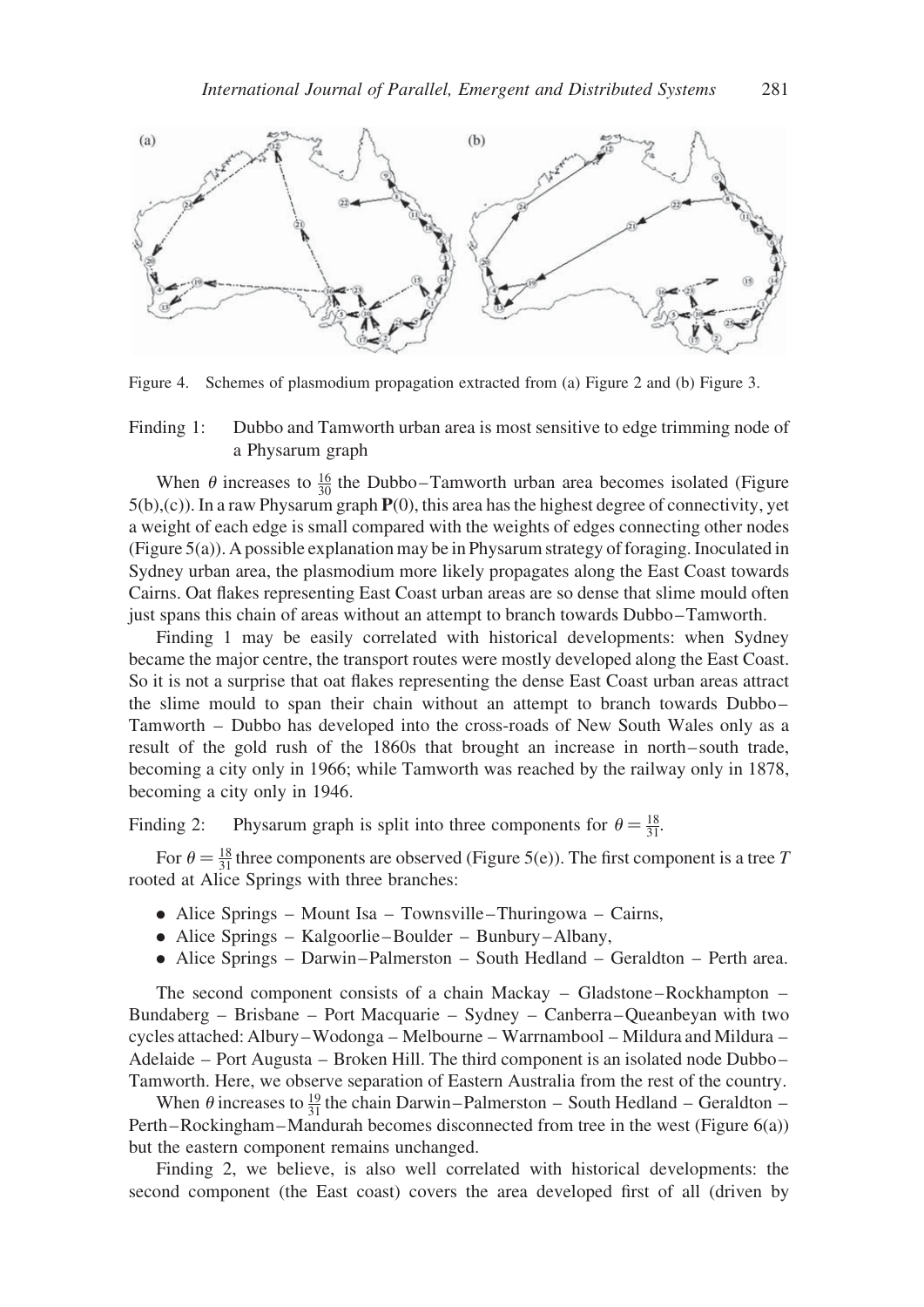

Figure 5. Configurations of Physarum graph  $P(\theta)$  for various cut off values of  $\theta$ . Thickness of each edge is proportional to the edge's weight.

farming and mining in New South Wales, Victoria and South Australia), with the third component (Dubbo-Tamworth node) roughly corresponding to the gold rush networking, while the first component (the rest of the country) spans the area that has developed later in time, in response to mining booms during late nineteenth and twentieth centuries, utilising various mineral resources in Northern Territory and Western Australia.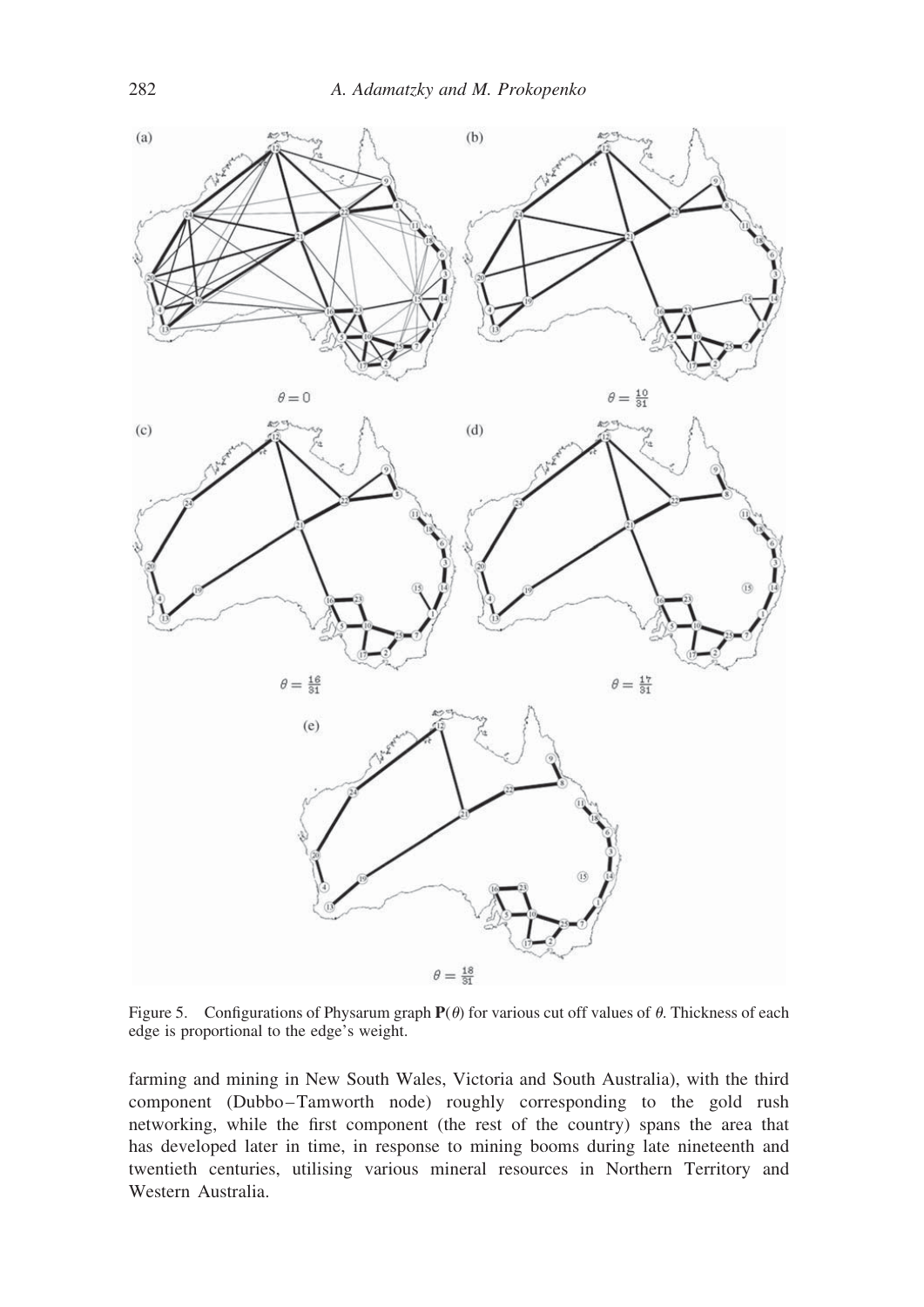

Figure 6. Configurations of Physarum graph  $P(\theta)$  for various cut off values of  $\theta$ . Thickness of each edge is proportional to the edge's weight.

Finding 3: Physarum graph becomes acyclic only for  $\theta = \frac{22}{31}$ .

There are six components in the graph  $P(\frac{22}{31})$  (Figure 6(c)):

- . Geraldton South Hedland Darwin –Palmerston;
- . Bunbury –Albany Kalgoorlie –Boulder;
- . Cairns Townsville –Thuringowa Mount Isa Alice Springs;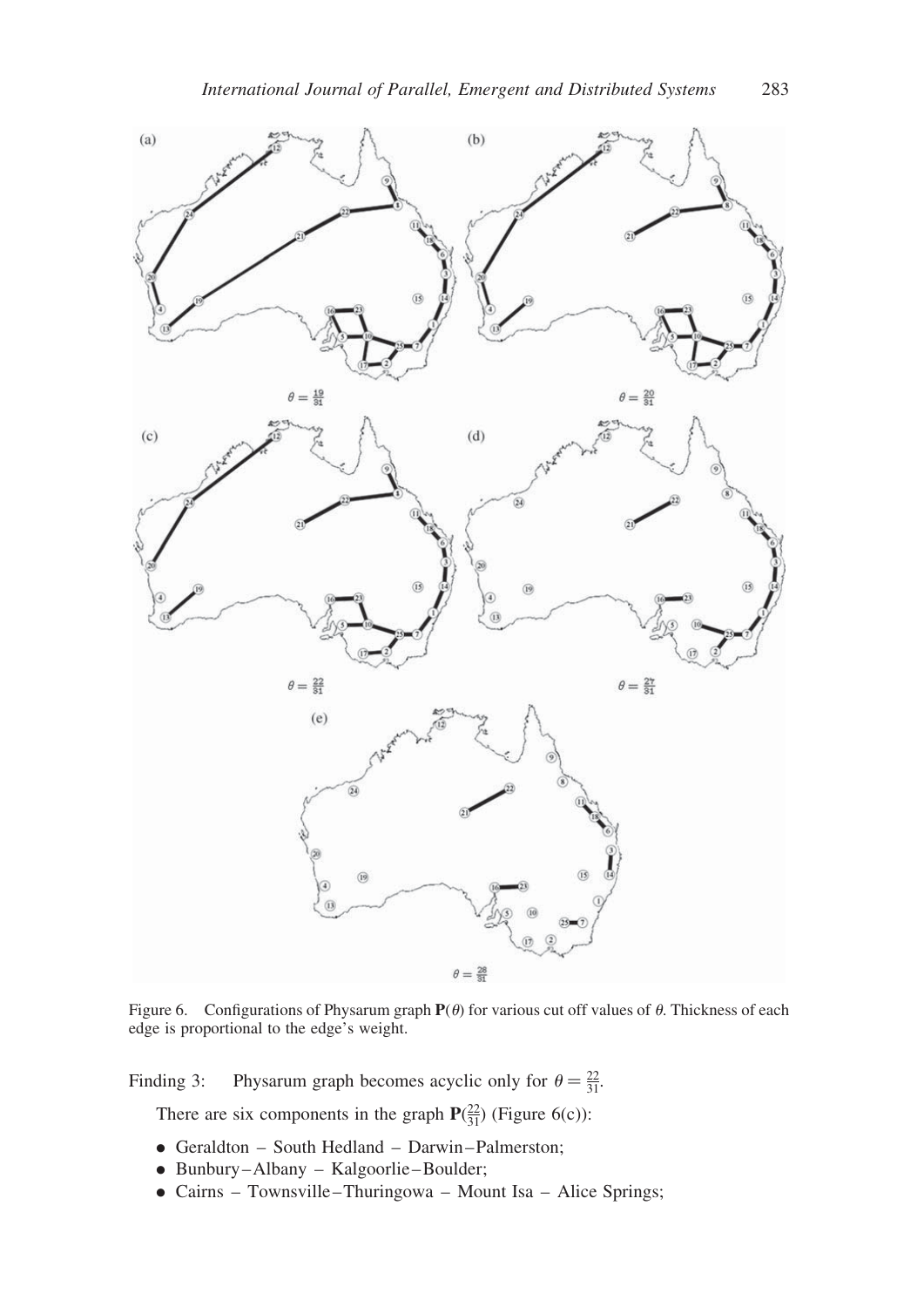- . Mackay Gladstone–Rockhampton Port Augusta Brisbane Port Macquarie Sydney – Canberra–Queanbeyan – Albury–Wodonga with branches Albury– Wodonga – Melbourne – Warrnambool and a tree with branches Albury–Wodonga – Mildura – Adelaide and Albury–Wodonga – Mildura – Broken Hill – Port Augusta;
- . two isolated nodes Perth–Rockingham–Mandurah and Dubbo–Tamworth.

At this stage, we point out that edge trimming may not only reveal historical parallels but also indicate somewhat weaker links in transport networks. Thus, Finding 3 may be interpreted as an indication that the features of the Australian city network make it fairly robust to disruptions. This is due to the dominance of coastal routes complemented by the tributaries and short-cuts; since these three features were reproduced by the slime mould, the resulting network becomes acyclic only when most of the tributaries and all the shortcuts are removed.

Finding 4: The most stable (often appearing) components of Physarum graph are twonode chains Alice Springs – Mount Isa and Port Augusta – Broken Hill and a chain Mackay –Gladstone-Rockhampton – Bundaberg – Brisbane – Port Macquarie – Sydney – Canberra –Queanbeyan – Albury –Wodonga with a fork (Mildura, Melbourne) attached to South Hedland.

These components are present in over 27 of 31 experiments (Figure 6(d)).

Again, Finding 4 indicates both the strongest and historically earlier component(s) – in this instance, Pacific Highway. The two-node chains (Alice Springs – Mount Isa, and Port Augusta – Broken Hill) are quite curious and point out that these links may be less dependent on the rest of the network than the first glance would suggest (also, Alice Springs and Broken Hill are the main interior-mainland centres).

# 4. Physarum graph vs. proximity graphs

A planar graph consists of nodes which are the points of Euclidean plane and edges which are the straight segments connecting the points. A planar proximity graph is a planar graph where the two points are connected by an edge if they are close in some sense. A pair of points is assigned certain neighbourhood, and points of the pair are connected by an edge if their neighbourhood is empty. Relative neighbourhood graph (RNG) [9], Gabriel graph (GG) [11],  $\beta$ -skeletons [10] and spanning tree (ST) are most known examples of proximity graphs. These graphs are defined as follows:

- $\bullet$  RNG: Points *a* and *b* are connected by an edge in RNG if no other point *c* is closer to a and b than dist $(a, b)$  [19] (Figure 7(a)).
- GG: Points a and b are connected by an edge in GG if disc with diameter dist( $a, b$ ) centred in middle of the segment *ab* is empty  $[8,11]$  (Figure 7(b)).
- BS( $\beta$ ): A  $\beta$ -skeleton,  $\beta \ge 1$ , is a planar proximity undirected graph of an Euclidean point set where the nodes are connected by an edge if their lune-based neighbourhood contains no other points of the given set; parameter  $\beta$  determines the size and shape of the nodes' neighbourhoods [10] (see examples in Figure 8).
- Minimal ST (MST): The Euclidean MST [12] is a connected acyclic graph which has minimal possible sum of edges' lengths (Figure 7(c)).

The graphs are related as MST  $\subset$  RNG  $\subset$  BS  $\subset$  GG [9,11,19].

Finding 5:  $MST = RNG/(Mount Isa - Alice Spring) + (Port Augusta - Broken)$  $Hill)$ .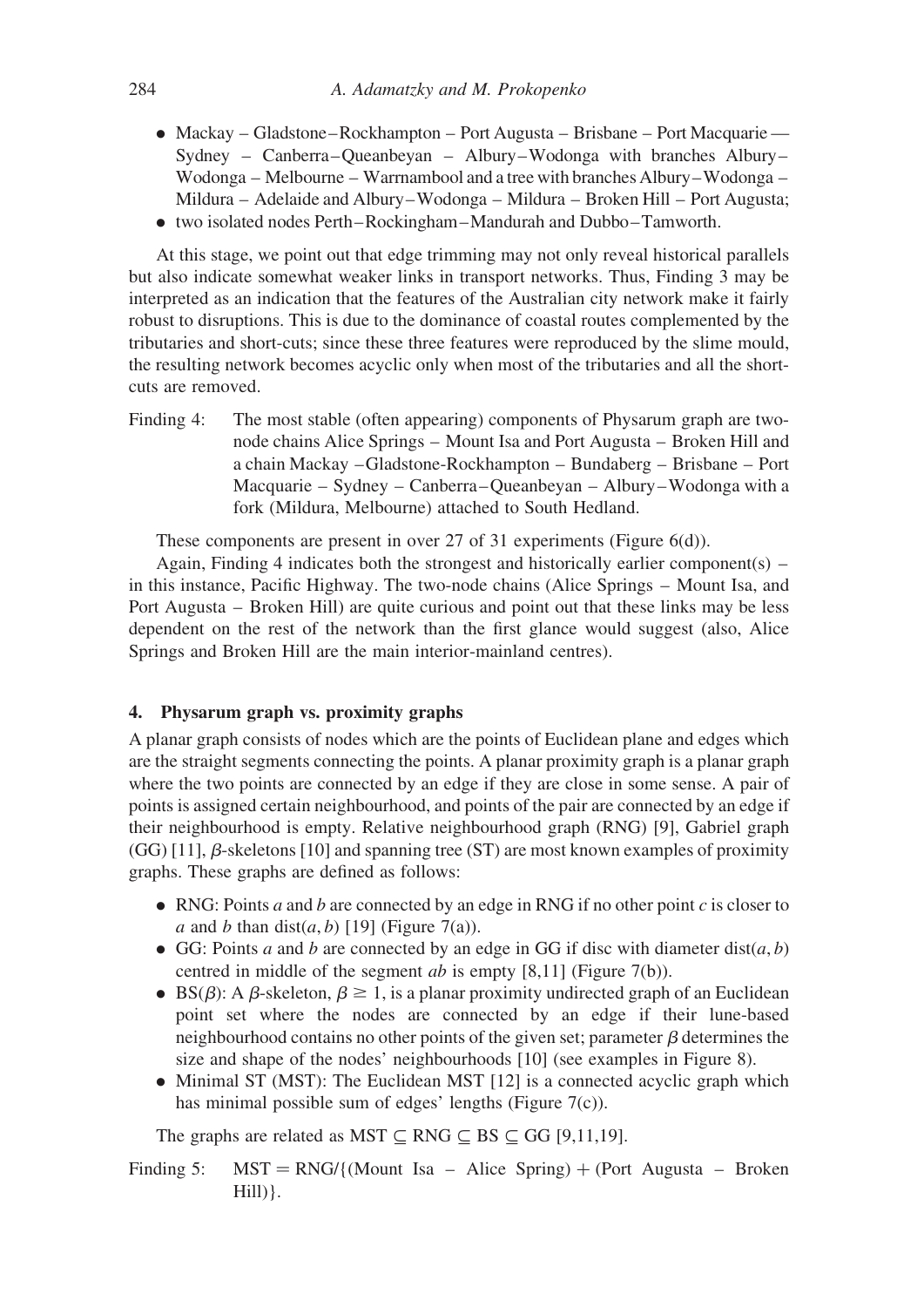

Figure 7. Proximity graphs constructed on urban areas U: (a) relative neighbourhood graph RNG, (b) Gabriel graph GG, (c) spanning tree ST rooted at Sydney.

Finding 5 indicates that configuration of urban areas allows for a very efficient spanning. Also, it is worth pointing out that the difference between MST and RNG is precisely the union of the two-node chains that were identified in Finding 4 as the most stable two-node chains. In other words, adding two stable routes to an efficient MST produces precisely the RNG where efficiency and stability are combined. These two-node



Figure 8.  $\beta$ -skeletons constructed on U for (a)  $\beta = 1.6$  and (b)  $\beta = 20$ .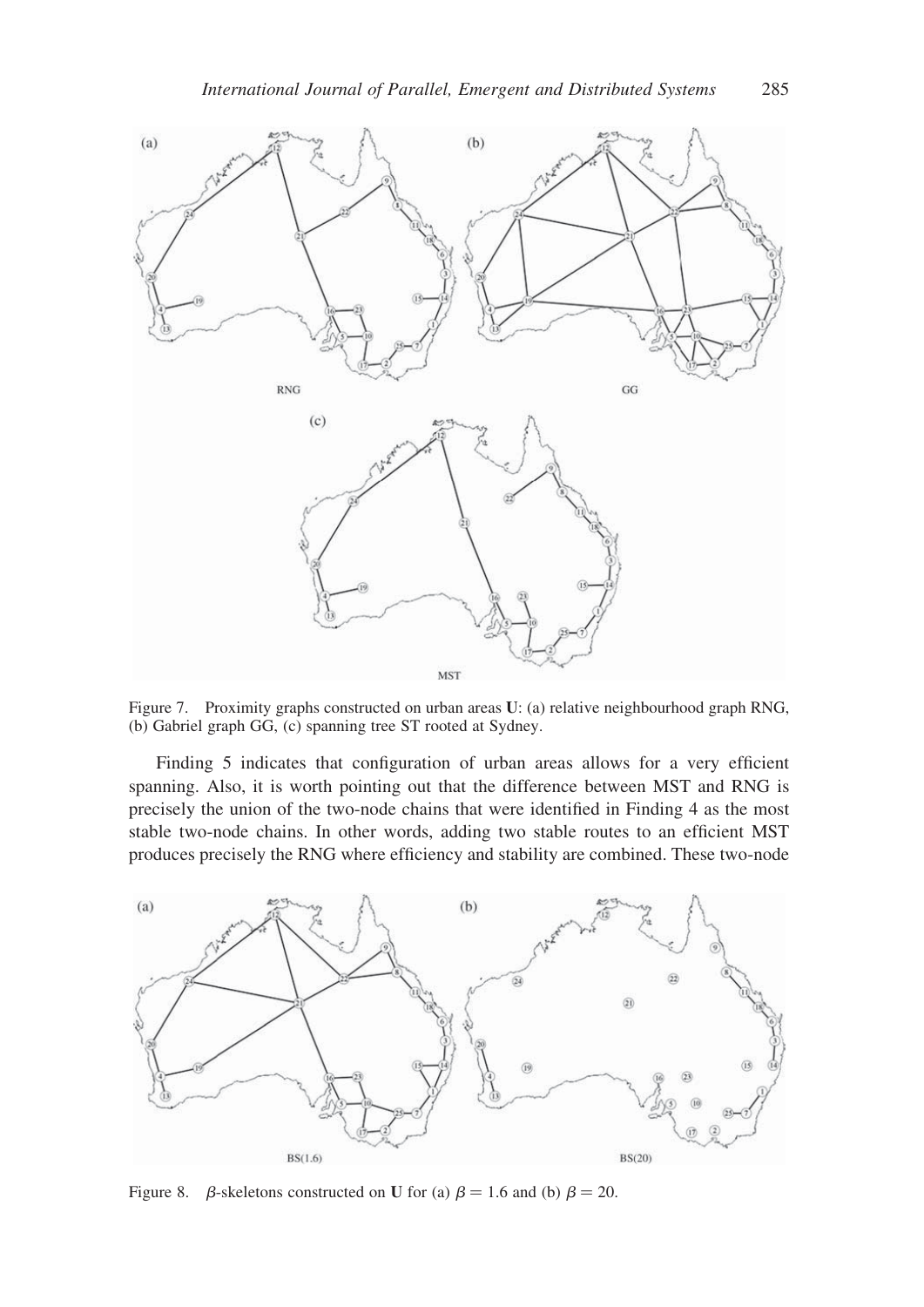transport links may be seen as bridges between cyclicity and acyclicity of proximity graphs constructed on U (Figure 7(a),(c)).

Finding 6:  $\frac{10}{31}$  = GG + (Geraldton – Alice Spring).

See Figures 5(b) and 7(b).

Finding 6 presents a strong evidence that the graph constructed by the slime mould with limited edge trimming,  $P(\frac{10}{31})$ , is almost identical to GG. To re-iterate, GG captures one notion of spatial proximity, connecting the points that are near to each other in a certain sense. That is, there are no links in GG which avoid a closer node. The fact that the limited edge trimming almost makes GG indicates that the slime mould is very parsimonious – the resulting graph has no unnecessary connections, with only close neighbours being connected.

Similar conclusions can be reached by analysing the following Finding 7.

Finding 7: BS(1.6) is closest to Physarum graphs  $\beta$ -skeleton.

To transform BS(1.6) to  $P(\frac{16}{31})$ , we must do the following operations on  $P(\frac{16}{31})$  (Figures  $5(c)$  and  $8(a)$ :

- remove edges (Townsville–Thuringowa Mackay), (Port Macquarie Dubbo-Tamworth), (Perth – Kalgoorlie–Boulder);
- add edge (Bunbury–Albany Kalgoorlie–Boulder)

There is no direct similarity between  $\theta$  parameter of weighted Physarum graph and  $\beta$ parameter of  $\beta$ -skeletons apart from that both  $\theta$  and  $\beta$  define 'continuous' family of graphs,where number of edges decreases with an increase in the parameter. Physarum graphs become a set of isolated nodes when  $\beta$  reaches 1.  $\beta$ -skeletons on U are never reduced to a set of isolated nodes because few edges survive for any high value of  $\beta$ . We call transport link  $(a - b)$  stable if it survives for high values of  $\theta$  and  $\beta$ .

Links (Alice Spring – Mount Isa), (Port Augusta – Broken Hill), (Canberra-Queanbeyan – Albury –Wodonga), (Brisbane – Bunbury –Albany), (Bundaberg – Gladstone–Rockhampton – Mackay) survive till  $\theta = \frac{28}{31}$  (Figure 6). The link (Alice Spring – Mount Isa) also survives in  $\beta$ -skeleton till  $\beta = 7.7$ .

A comparison shows that the most stable links in  $\beta$ -skeletons are (Bunbury–Albany – Perth –Rockingham – Geraldton), (Sydney – Canberra –Queanbeyan – Albury – Wodonga), (Townsville-Thuringowa - Mackay - Gladstone-Rockhampton -Bundaberg – Brisbane – Port Macquarie). These links are presented in BS (Figure 8(b)).

#### 5. Physarum vs. man-made network

We construct the motorway graph **H** as follows. Let **U** be a set of urban regions, for any two regions a and b from U, the nodes a and b are connected by an edge  $(a - b)$  if there is a motorway starting in vicinity of  $a$  and passing in vicinity of  $b$  and not passing in vicinity of any other urban area  $c \in U$ . A scheme of Australian motorway network is shown in Figure 9(a), and a graph H derived from the network is shown in Figure 9(b). Motorway graph **H** does not match the proximity graphs studied (Figure 9(c),(d),(e)): neither of the graphs is a sub-graph of  $H$ . This may give us the first indication that Australian motorway network is far from geometrical optimality.

Finding 8: Australian motorway graph H is most closed to Gabriel graph GG.

Namely, intersection of H and GG is with the following edges removed: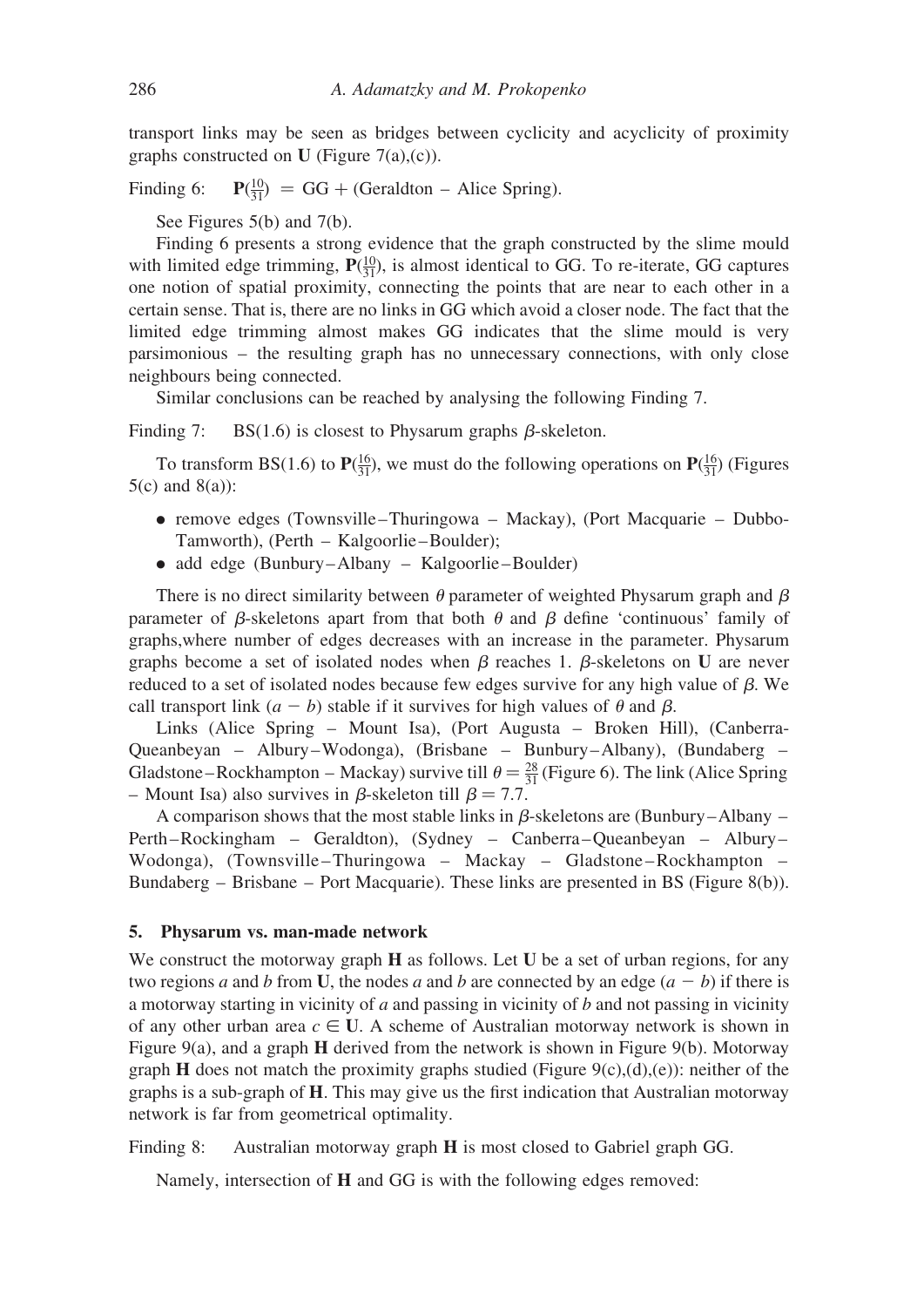

Figure 9. Structure of Australian motorways. (a) Scheme (adapted from [15]) and (b) graph H of man-made motorway network in Australia. (c, d, e) Intersection of H with GG (c), RNG (d) and ST rooted in Sydney (e).

- . Perth –Rockingham South Headland,
- . Melbourne Canberra –Queanbeyan,
- . Albury –Wodonga Bunbury –Albany,
- . Dubbo–Tamworth Mount Isa,
- . Dubbo–Tamworth Gladstone-Rockhampton,
- . Dubbo–Tamworth Brisbane,
- . Gladstone –Rockhampton Melbourne.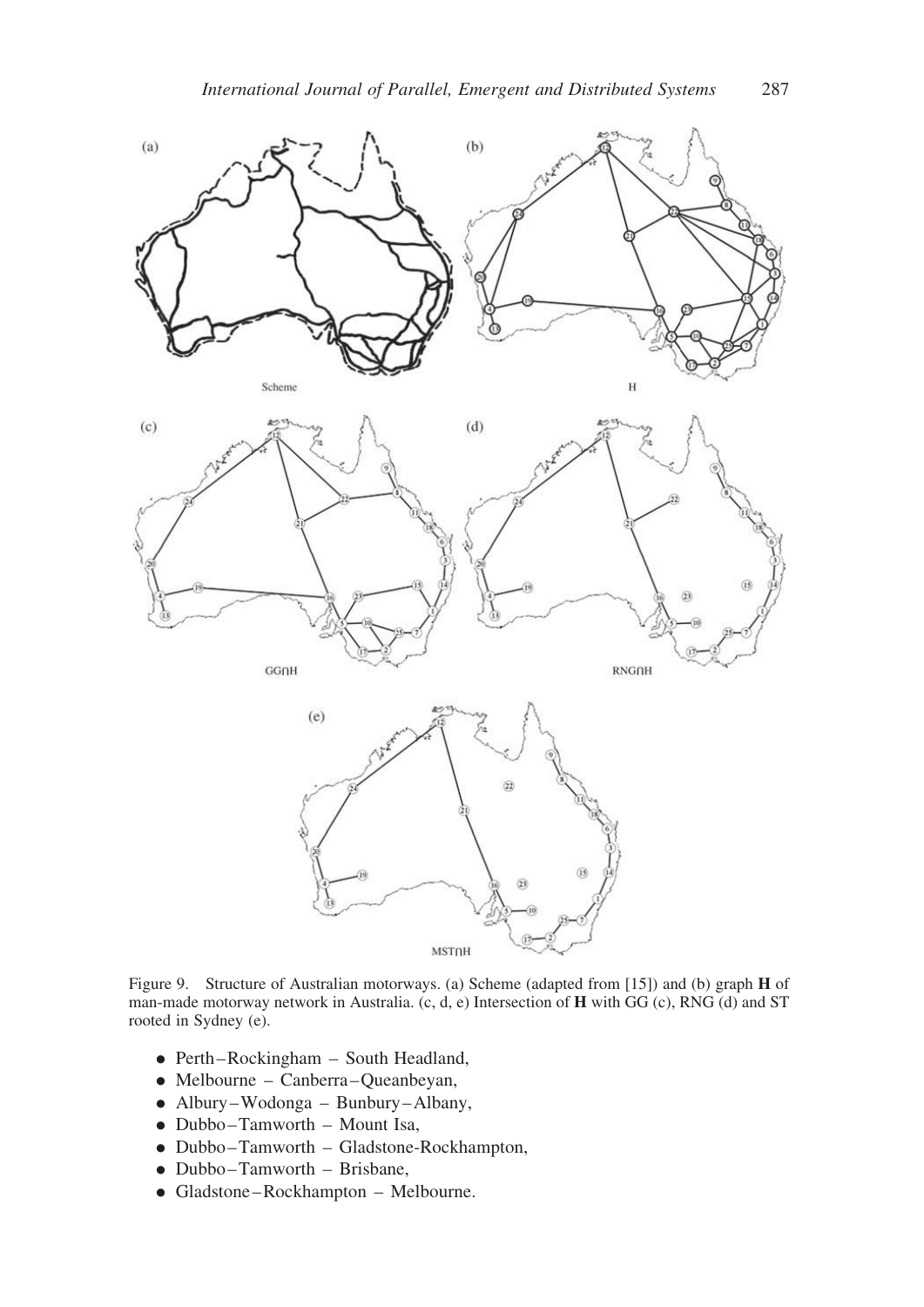Dubbo –Tamworth urban area is linked to the highest number of 'non-optimal' edges.

The similarity between the motorway graph H and the Gabriel graph GG shows that the motorway connections are indeed very parsimonious, without unnecessary connections, and with only close neighbours connected. Hence, the Findings 6 and 7 do support the proposition that the graph built by the slime mould, with an appropriate limited edge trimming, is a good approximation for the motorway graph  $H$  (and Gabriel graph GG).

Finding 9: Intersection of **H** and MST consists of two connected components and three isolated nodes.

The connected components are eastern chain spanning urban area from Warrnambool and Mount Gambier in the south to Cairns in the north and a chain spanning Mildura in the south-east to Darwin-Palmerston in the north-west to Bunbury-Albany in the south-west. Three isolated urban areas: Dubbo-Tamworth, Mount Isa and Broken Hill (Figure 9(e)).

Finding 9 points to growing regional centres, Dubbo-Tamworth, Mount Isa and Broken Hill, as the areas around which transport links may have developed in a suboptimal way. That is, locally optimal solutions may have been at odds with the global network optimum Australia-wide.

Finding 10:  $P(0) \cap H = H/(B \cap F)$  Hill – Brisbane).

That is, Australian motorway graph is almost a sub-graph of generalised Physarum graph. Intersection of motorway graph H with several Physarum graphs is shown in Figure 10. The offending link (Broken Hill – Brisbane) is actually the only edge contributing to non-planarity of  $H$ , so the link's removal sounds reasonable. The graph  $P(0)$ includes all protoplasmic tubes ever occurred in experiments; thus, the fact that it almost includes H is encouraging but not exciting. Let us compare H with more trimmed Physarum graph  $P(\frac{10}{31})$ , where only the edges recorded in over 30% of experiments are present.

Finding 11:  $\frac{10}{31}$   $\cap$  **H** = GG  $\cap$  **H**/(Kalgoorlie–Boulder – Port Augusta).

Finding 12: The only parts of Australian motorway graph that is represented by Physarum protoplasmic tubes in almost all experiments are a transport link connecting Alice Springs and Mount Isa and Cloncurry, and an East Coast transport chain from Melbourne urban area in the south to Mackay area in the north.

This is illustrated in Figure 10(h). This finding infers that only the eastern part of Australian motorway network is substantiated by biological logic of P. polycephalum.

We believe that, analogous to Finding 2, these findings are mostly related to the historical developments of Australia: the East coast had been developed prior to an inception of the overall transport network coverage, while the rest of the country has developed later and in separate phases, in response to various events such as mining booms. One may argue that different levels of edge trimming correspond to the stages of the overall network development, with higher levels corresponding to earlier stages and lower levels corresponding to later stages.

### 6. Famine and large-scale contamination

Finding 13: In response to exhaustion of natural resources, or crop underproduction, the most active pattern of migration should be observed in north and northwest parts of the Western Australia.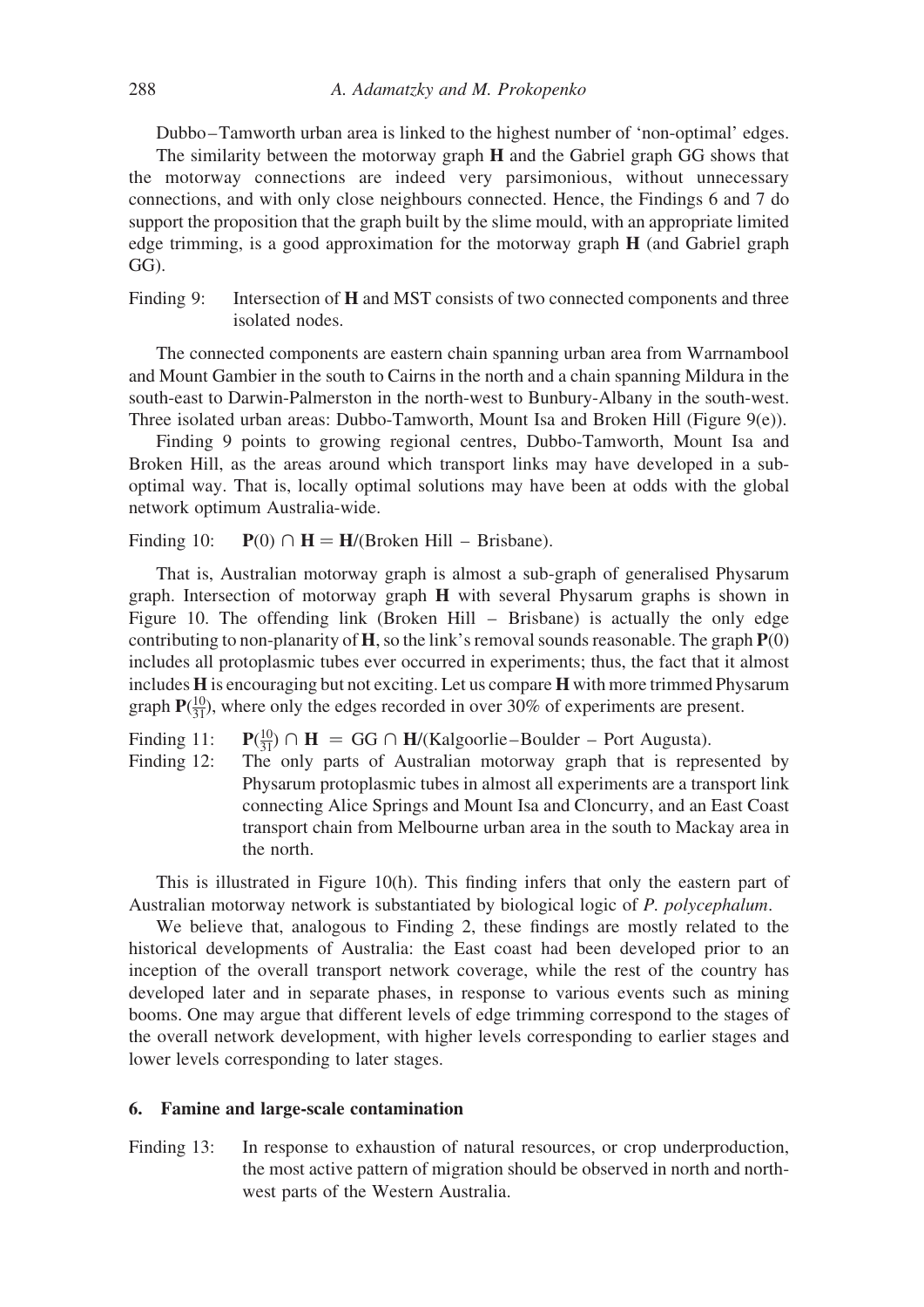

Figure 10. Intersection of Physarum graphs for various values of  $\theta$  and motorway graph H.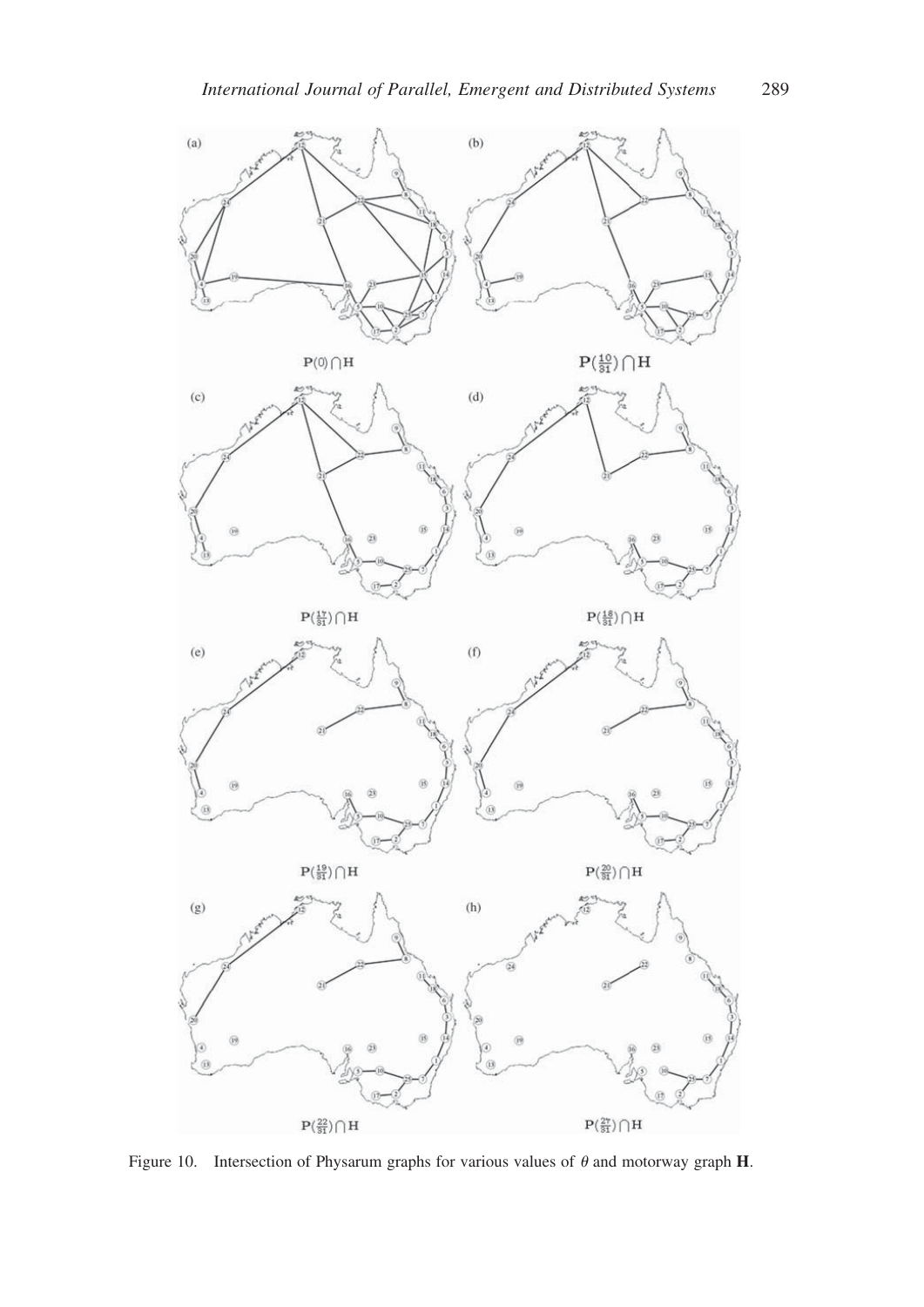To simulate a famine, we allow plasmodium to popular agar plate for over  $5-6$  days. By that time nutrients, or bacteria, in oat flakes are exhausted, humidity of substrate decreases and more likely concentration of metabolites excreted by the plasmodium significantly increases. Such living conditions become inappropriate for plasmodium and it starts abandoning its network of protoplasmic tubes (Figure 11) and attempts to explore new territories outside its agar plate. Typically, a plasmodium advances in north –north-west direction from South Hedland in the Western Australia. Other yet less frequent directions of emigration include Northward migration from Darwin area in Northern Territory and Rocky Point in Queensland, as well as south–west direction from Perth, Bunbury and Albany in Western Australia (Figure 11).

To imitate response of plasmodium protoplasmic network to a spatially extended contamination, we placed a crystal of sodium chloride site at the proposed Jervis Bay Nuclear Power Plant on the south coast of New South Wales (westward of urban area 7 in



Figure 11. Plasmodium attempting to explore new territories outside its agar plate.  $(a-c)$  Images of three experiments recorded  $5-6$  days after inoculation of plasmodium. (d) A scheme of the plasmodium exodus, lengths of arrows are roughly proportional to the frequency of the directions used by the plasmodium. White/light-coloured protoplasmic network consists of abandoned protoplasmic tubes. Yellows/bright blobs on the Petri bare plastic bottom are parts of escaping plasmodium.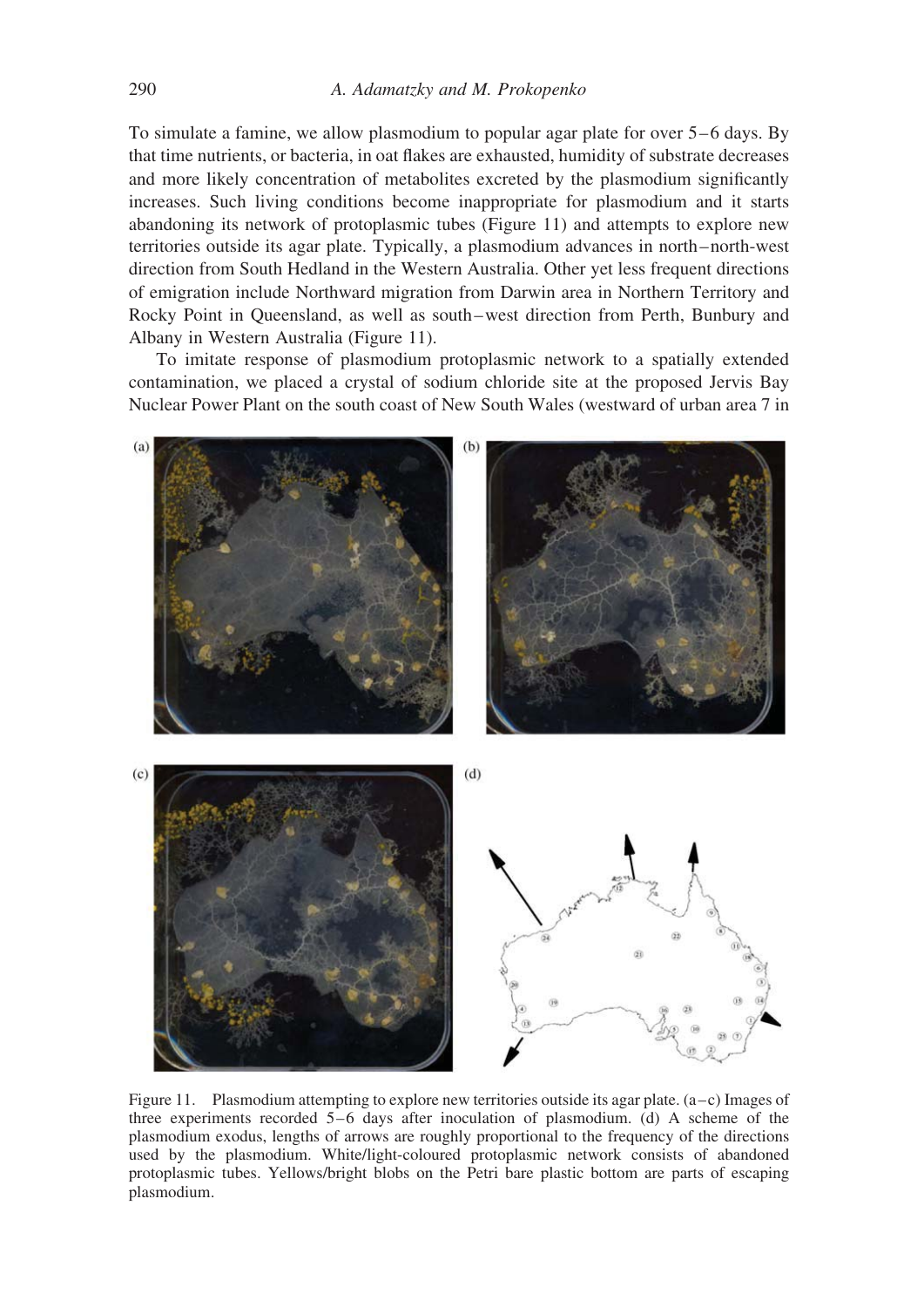

Figure 12. Images of plasmodium 20–26 h after a crystal of sodium chloride placed westward of Canberra. Extent of abandoned transport networks is marked by a line.

Figure 1). Sodium chloride diffusing in agar gel makes an unsuitable living condition for plasmodium. This causes plasmodium to migrate away (Figure 12), see scheme in Figure 13. Protoplasmic tubes residing in directly affected areas, where concentration of salt exceeds a level tolerable by plasmodium, become abandoned. They are visible as a white or discoloured network as shown in Figure 12. The area of abandoned transport links can be considered as an area of direct damage. In some of our experiments, the area of direct damage was as small as from the epicentre of contamination to Adelaide in South Australia, Broken Hill in New South Wales and Brisbane in Queensland. The largest area of direct damage observed propagated as far as Port Augusta in South Australia and Cairns in Queensland (Figure 12).

Finding 14: In response to a contamination propagating from a site of Jervis Bay Nuclear Power Plant, plasmodium.

- . substantially increases capacity and traffic through transport links connecting Geraldton to Alice Springs to Mount Isa and Cloncurry;
- . increases traffic in links (Geraldton, South Hedland), (Alice Springs, South Hedland), (Darwin – Palmerston, Mount Isa – Cloncurry);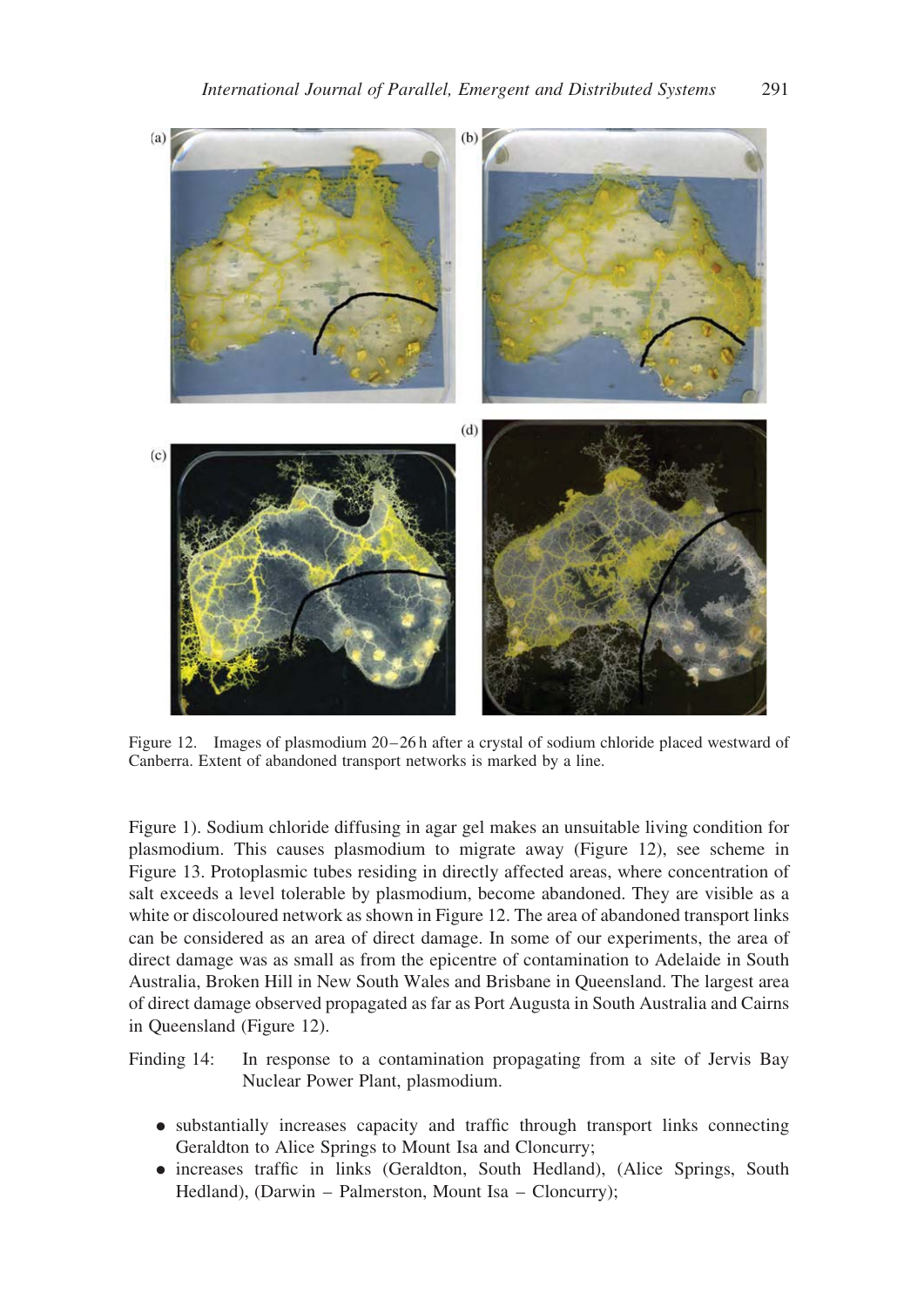

Figure 13. Scheme of plasmodium reaction on spreading contamination. Approximate location of contamination source is shown by star. Dotted line indicated maximum size of contaminated territory. Arrows show directions of attempted escape, length of arrow is proportional to intensity of escape efforts, visible as size of plasmodium sprouting. Transport links usually enhanced in response to contamination are shown by line segments, and thickness of segments is proportional to experimental observations.

. shows high level of attempted emigration south – south-west of Bunbury and Albany, south of Kalgoorlie –Boulder, north of Darwin and Palmerston, north – north-west of South Hedland and north –north-east of Bamaga and Lockhart River.

Transport links enhanced in the result of response to contamination and directions of emigration are shown in Figure 13. They summarise our analyses of 10 experiments on contamination.

It is important to realise that an increase in plasmodium's capacity corresponds to the need to increase transport capacity of the relevant transport links and to mitigate adverse ramifications of such unfortunate events. Some of the transport links may become completely overloaded, e.g. the west-northeast routes through the central interior of mainland Australia. This in turn can lead to further fragmentation of the overall network's connectivity, exacerbating the damage.

Indiscriminate sprouting of existing protoplasmic tubes is yet another interesting phenomenon observed in plasmodium networks dealing with a strain of contamination. In a normal condition, a protoplasmic tube usually connects few sources of nutrients, and branches only in few places, sometimes similar to the formation of Steiner points. When a substantial domain of a substrate becomes contaminated, major protoplasmic tubes form branches all over their bodies, as shown in Figure 14. Similar type of sprouting is recorded in plasmodium's response to physical damage, e.g. cutting, of its protoplasmic tubes [3].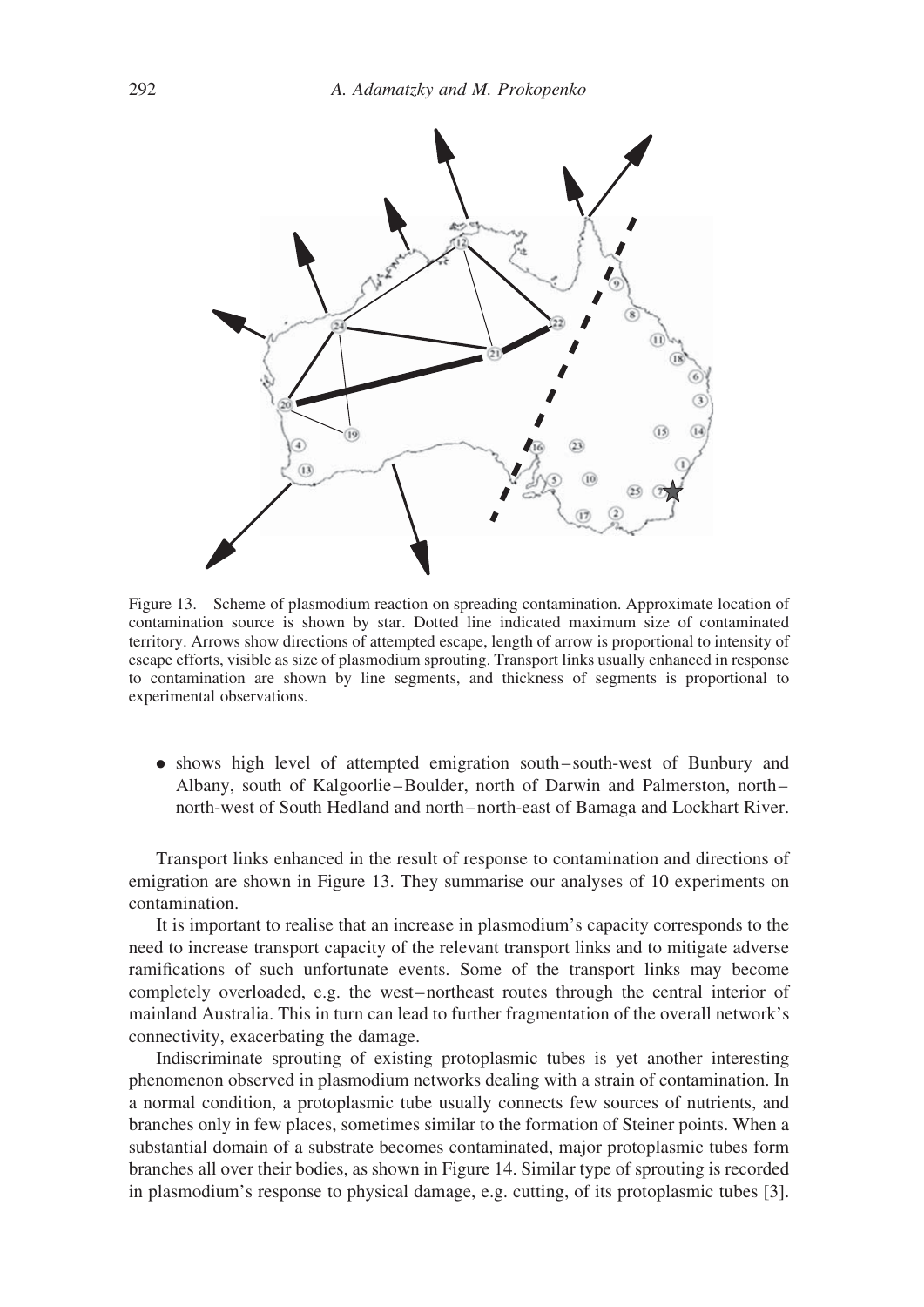

Figure 14. Example of sprouting in response to contamination. Region with abandoned transport networks is marked by thick black line. Directions of sprouting are shown by white arrows.

# 7. Discussion

We represented 25 major urban areas with oat flakes, positioned the flakes on an agar plate shaped in the form of Australia and inoculated plasmodium of P. polycephalum in Sydney. In a few days after inoculation, the plasmodium formed a network of protoplasmic tubes spanning the oat flakes. Structures of protoplasmic networks obtained in 31 experiments were converted to a weighted Physarum graph, where the weight of each edge was set to a frequency of corresponding protoplasmic tube's occurrence in laboratory experiment. We found that Physarum graph becomes planar when all edges with weight below  $\frac{16}{31}$  are removed. Isolated urban areas, without transport links, appear in over 17 experiments. The Physarum graphs become disconnected when we remove all edges with weights less than  $\frac{22}{31}$ . Also, when comparing Physarum graphs with most common proximity graphs, we found that in over 70% of experiments slime mould's protoplasmic networks are almost identical to GG.

Physarum graph does not match existing motorway network of Australia. Only untrimmed Physarum graph  $P(0)$  is almost super-graph of Australian motorway graph  $H$ . With regard to large-scale disasters, we found that in response to diminished resources increased migration is observed in north and north –west directions. In response to a contamination propagating from a site of Jervis Bay Nuclear Power Plant, plasmodium substantially increases capacity and traffic through transport links connecting Geraldton to Alice Springs to Mount Isa and Cloncurry and exhibits a high level of attempted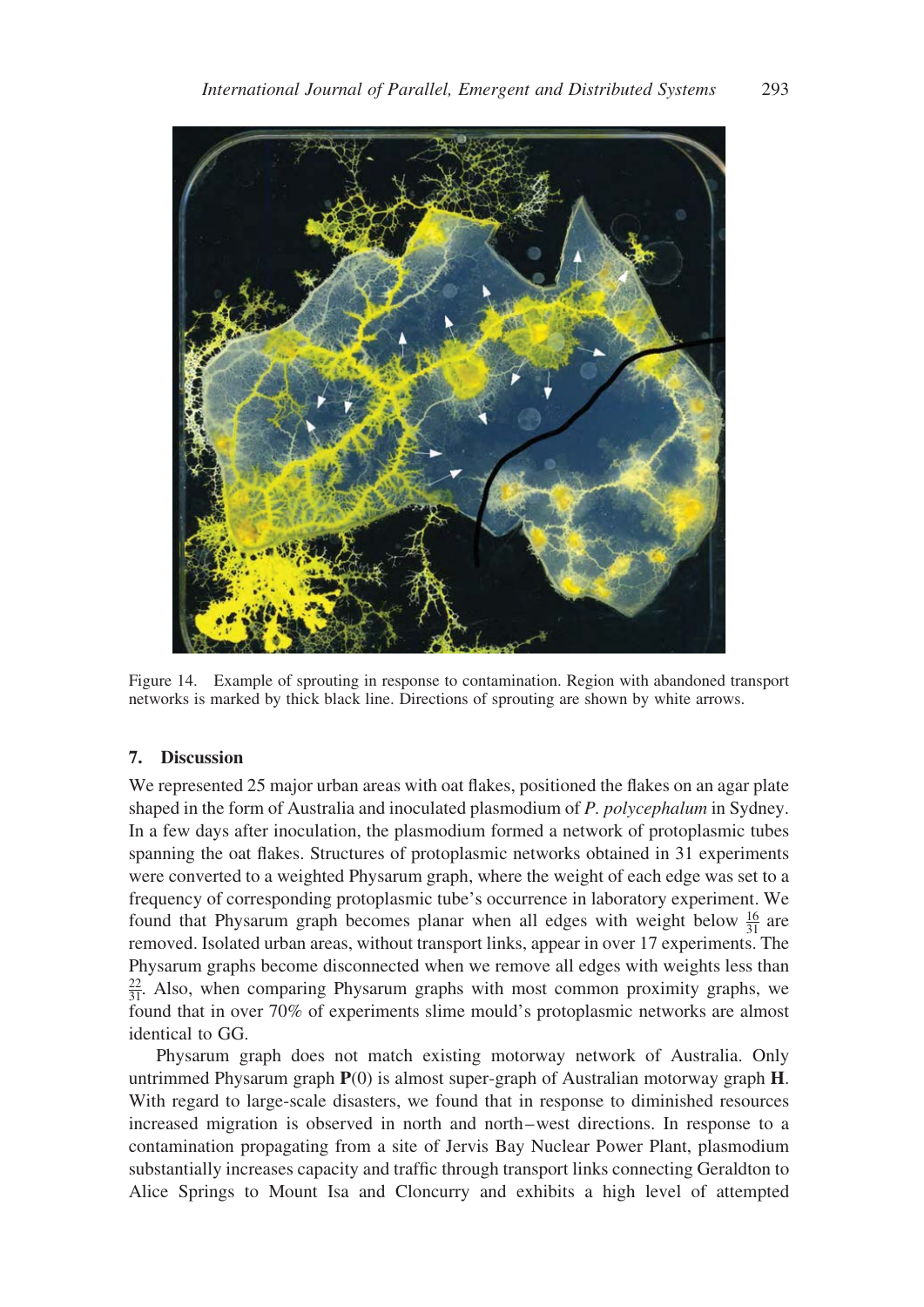emigration south – south-west of Bunbury and Albany, south of Kalgoorlie –Boulder, north of Darwin and Palmerston, north –north-west of South Hedland and north –north-east of Bamaga and Lockhart River.

Obviously, results presented in this paper are only indicative. By imitating Australia as a flat plate of agar, with geometrically approximated boundaries, we only discover very rough effects that spatial configurations of urban areas make on the formation of biological transport networks (possibly with some influence of boundary conditions). To make results more accurate, we must somehow imitate geo-physical gradients across the continent, by e.g. representing mountains and deserts with gradients of humidity and illumination. This could be a topic of our future studies.

#### **Notes**

- 1. Email: mikhail.prokopenko@csiro.au
- 2. Included only for completeness.

#### References

- [1] A. Adamatzky, *From reaction-diffusion to Physarum computing*, Invited talk at Los Alamos Lab workshop 'Unconventional Computing: Quo Vadis?', Santa Fe, NM, March (2007).
- [2] A. Adamatzky, Physarum machine: Implementation of a Kolmogorov-Uspensky machine on a biological substrate, Parallel Process. Lett. 17 (2007), pp. 455-467.
- [3] A. Adamatzky, *Physarum Machines*, World Scientific, 2010.
- [4] A. Adamatzky, *Slime mould logical gates: Exploring ballistic approach* (2010). Available at http://arxiv.org/abs/1005.2301
- [5] A. Adamatzky and J. Jones, *Road planning with slime mould: If Physarum built motorways it* would route M6/M74 through Newcastle, Int. J. Bifurcat. Chaos 20(10) (2010), pp. 3065 –3084.
- [6] A. Adamatzky, G.J. Martinez, S.V. Chapa-Vergara, R. Asomoza-Palacio, and C.R. Stephens, Approximating Mexican highways with slime mould (2010), arXiv:1010.0557v1 [nlin.PS]. Available at http://arxiv.org/abs/1010.0557
- [7] A. Adamatzky and P. Sloot, Bio-Development of Motorway Networks in the Netherlands: Slime Mould Approach, 2010.
- [8] K.R. Gabriel and R.R. Sokal, A new statistical approach to geographic variation analysis, Syst. Zool. 18 (1969), pp. 259–278.
- [9] J.W. Jaromczyk and G.T. Toussaint, Relative neighborhood graphs and their relatives, Proc. IEEE 80 (1992), pp. 1502–1517.
- [10] D.G. Kirkpatrick and J.D. Radke, A framework for computational morphology, in Computational Geometry, G. Toussaint, ed., 1985, pp. 217–248.
- [11] D.W. Matula and R.R. Sokal, Properties of Gabriel graphs relevant to geographical variation research and the clustering of points in the same plane, Geogr. Anal. 12 (1984), pp. 205–222.
- [12] J. Nesetril, E. Milkova, and H. Nesetrilova, Otakar Boruvka on minimum spanning tree problem, Discrete Math. 233 (2001), pp. 3 – 36.
- [13] T. Nakagaki, H. Yamada, and A. Toth, Path finding by tube morphogenesis in an amoeboid organism, Biophys. Chem. 92 (2001), pp. 47 – 52.
- [14] T. Nakagaki, H. Yamada, and T. Ueda, Interaction between cell shape and contraction pattern in the Physarum plasmodium, Biophys. Chem. 84 (2000), pp. 195-204.
- [15] Road Maps of Australian Highways. Australian Travel and Tourism Network (2011). Available at http://www.atn.com.au/maps/
- [16] A. Schumann and A. Adamatzky, Physarum spatial logic, in Proceedings of the 11th International Symposium on Symbolic and Numeric Algorithms for Scientific Computing, West University of Timisoara, Timisoara, Romania, 2009.
- [17] T. Shirakawa, A. Adamatzky, Y.-P. Gunji, and Y. Miyake, On simultaneous construction of Voronoi diagram and Delaunay triangulation by Physarum polycephalum, Int. J. Bifurcat. Chaos 19 (2009), pp. 3109– 3117.
- [18] S.L. Stephenson and H. Stempen, Myxomycetes: A Handbook of Slime Molds, Timber Press, 2000.